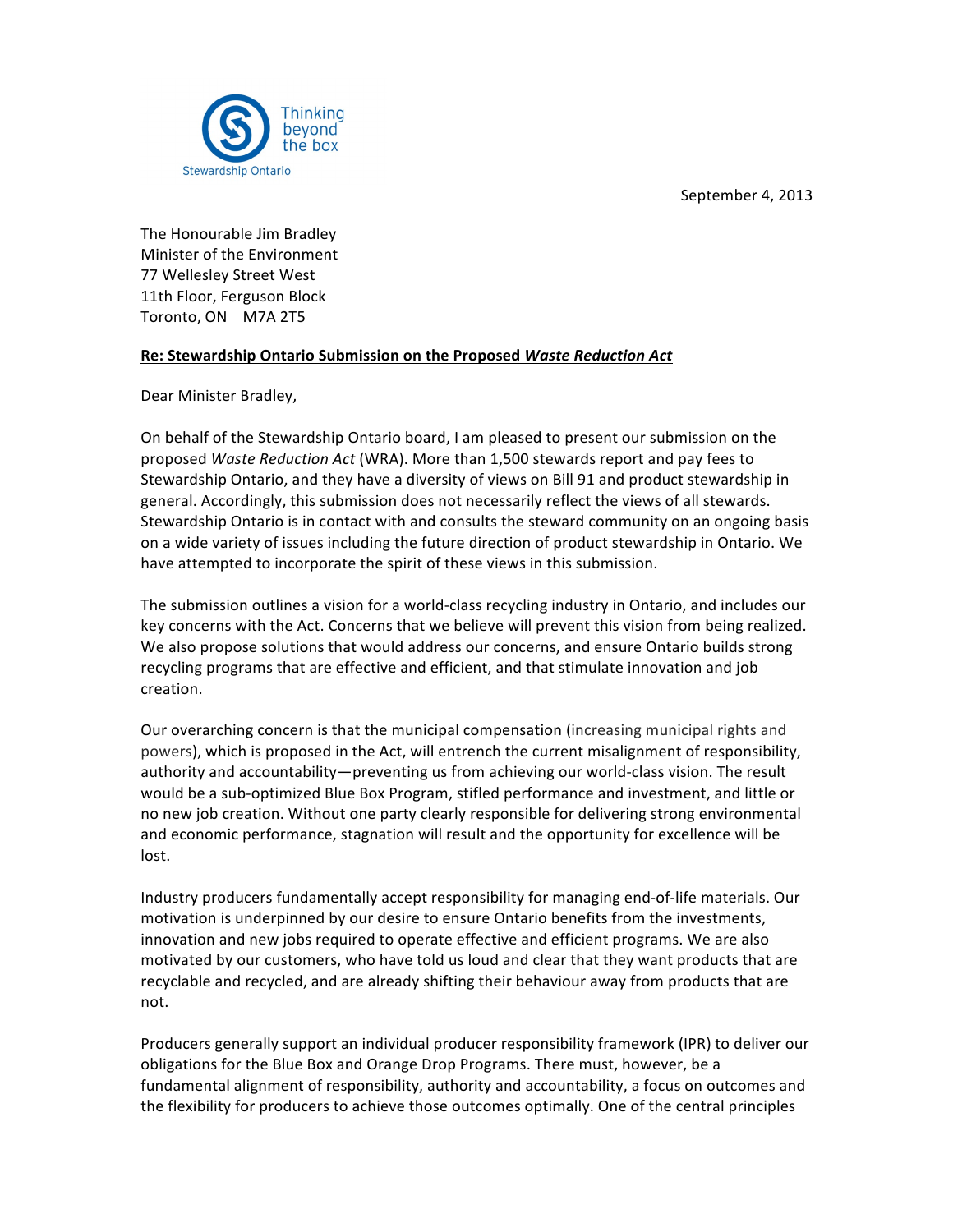of good governance, indeed good government, is that the entity making a decision must bear the full consequences of the decision. Any transition process must have this alignment as its principle goal, and ensure that, in the case of the Blue Box Program, any increase in producer responsibility in the form of financial obligation be accompanied by a commensurate increase in producer authority to achieve true accountability. The Environmental Commissioner of Ontario supports such a framework, as does industry, because it maximizes producer freedom to choose the most effective and efficient path forward.

As it stands, however, the proposed increase in municipal rights and powers will, in effect, create a tax regime, where producers have no authority or responsibility over Blue Box Program expenses, and simply compensate municipalities for their costs. This is the approach adopted to date in Quebec, which has resulted in a complete misalignment of responsibility, authority and accountability. Producers fear that the proposed increase in municipal rights and powers could be used similarly in Ontario, and lead to a doubling of Blue Box costs—or more—that will reduce the competitiveness of Ontario producers. This complete relief of responsibility for municipalities will eliminate any financial motivation for them to improve efficiency and contain costs. The status quo would, therefore, be preferable.

On behalf of the board, I look forward to discussing the fundamental changes that we believe the legislation requires, so all the tools are in place for Ontario to become a world-class leader in recycling—where investment leads to innovation, job creation and strong environmental performance.

Sincerely, 

John D. Coyne

John Coyne Chair, Stewardship Ontario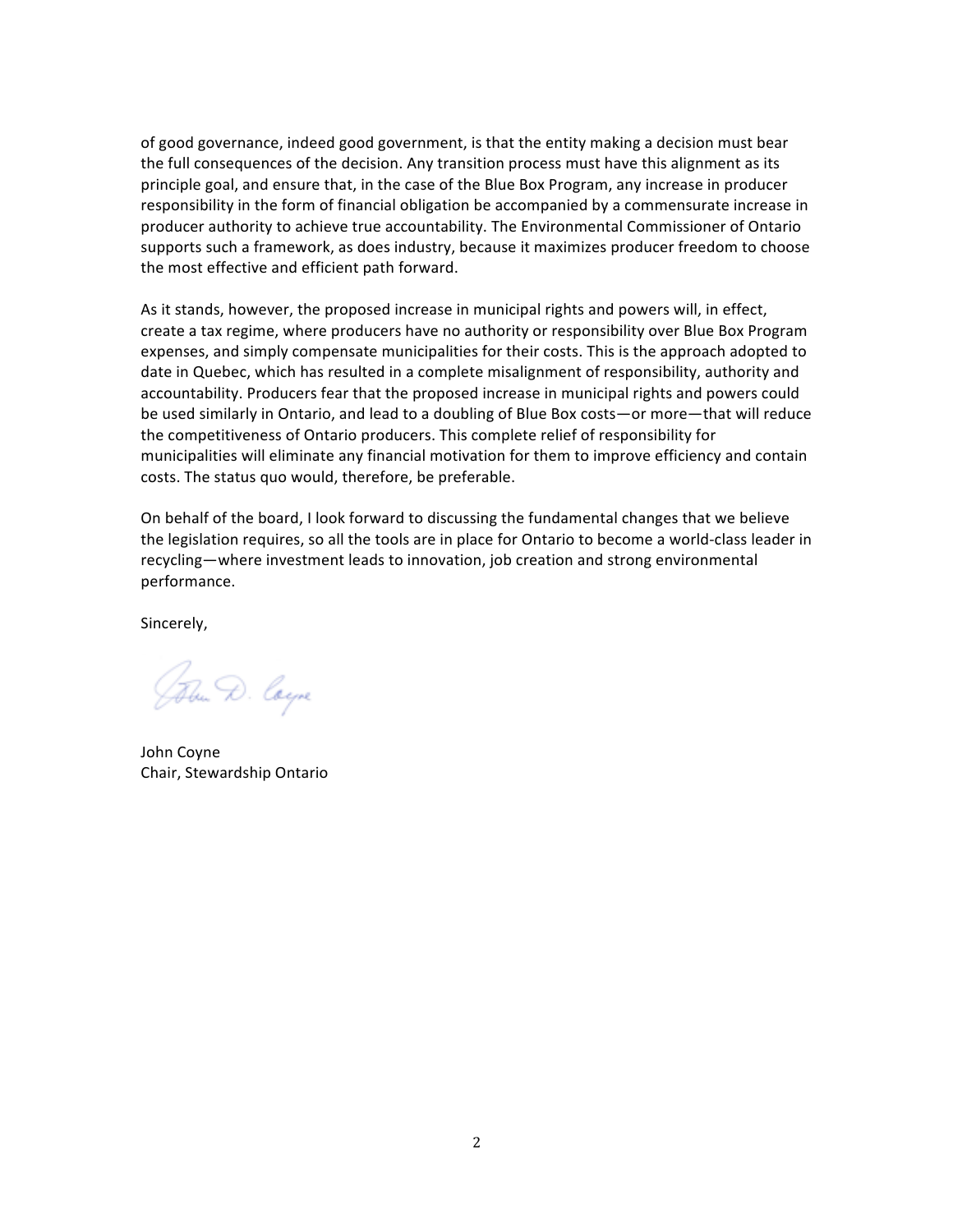## **Making Ontario a World Leader in Environmental Sustainability**

Ontario producers and product stewards know that if they fail to address the environmental impacts of their products, they risk eroding consumer confidence and losing market share.

At the same time, organizations in Ontario's resource recovery sector are increasingly using modern, innovative collection systems to turn waste into valuable raw materials that can be recovered, processed and used to make new products.

A number of European governments have enacted some of the most progressive waste management regulatory frameworks. They have created producer responsibility laws that anticipate how each actor—from consumers, to producers, to local municipalities—will react over time. Their approaches rely on the power of consumer choice and the ability and determination of business to innovate to achieve environmental results. In the process, they create new jobs in a vibrant and growing recycling sector.

Our municipalities have historically been at the centre of Ontario's waste diversion agenda. The next wave of waste diversion innovation and efficiency will be achieved by municipalities working with other partners—encouraged by appropriate incentives to make continuous improvements. 

Ontario's producers believe that they are on the cusp of a rare opportunity to reform the way they take responsibility for their end-of-life products and packaging in the province.

All of the above brings us to a critical juncture. Ontarians want to recycle more, but Ontario's legislative framework is no longer encouraging maximum innovation in waste diversion and resource recovery. So much more could be achieved through regulatory improvements that will deliver long-term results for Ontario's environment and economy.

Making Ontario a world leader in environmental sustainability is about building the conditions for Ontario to take another quantum leap in waste diversion—just like we did when the original Blue Box Program was created.

The remainder of our submission offers a vision of what's possible, and includes the following sections:

- **Providing Leadership with Insight**
- **Producer Responsibility: Delivering Environmental Accountability, Fairness and Innovation**
- **Why Reform Ontario's Current** *Waste Diversion Act***?**
- **Building on Today's Success Toward A Common Vision**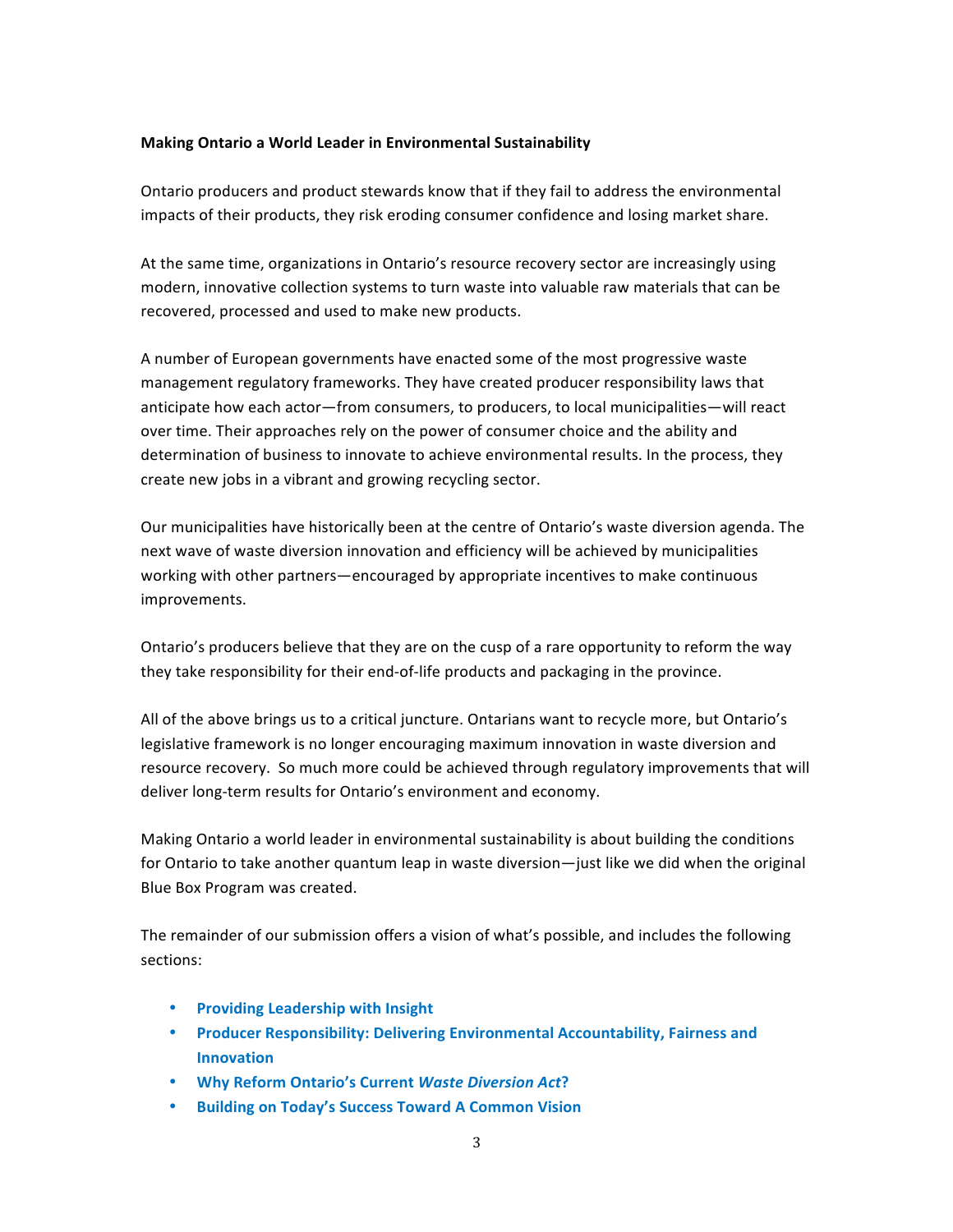- **The Opportunity to Enhance Bill 91**
- Parameters for Making Ontario a World Leader in Environmental Sustainability
- **Working Together to Achieve Results**
- **Summary of Stewardship Ontario Changes Requested**

#### **Providing Leadership with Insight**

We can build a framework here in Ontario to lead the world in waste reduction. We have the expertise, the critical mass willing producers and environmental leadership.

But Ontario's proposed Bill 91 would not create the conditions for success. It does not commit to aligning the authority, responsibility and accountability required to create a more innovative, economically productive and efficient system.

Instead of shrinking from the opportunity to provide leadership, and be recognized as innovators when it comes to waste reduction, we should develop a model for waste management and environmental sustainability here in Ontario that will be admired and respected across the world for its insight and intelligence.

## **Producer Responsibility: Delivering Environmental Accountability, Fairness and Innovation**

Society has always created waste, and always will. Addressing the fundamental problem of waste in the future, including reduction and design-for-the-environment, involves fresh thinking and a departure from historical approaches. Ontario's past methods are based on responsibility for waste being shared between parties—such as producers and municipalities, or producers and consumers.<sup>1</sup> This approach is inefficient, creates unproductive tension and results in suboptimal compromises that please no one.

There is another way. Make a single group clearly and fully responsible for waste diversion outcomes. As the producer has a unique ability to effect change through the entire life-cyclefrom point-of-design to utilization as secondary resources—assigning full responsibility to producers is essential to achieve the long-term objectives of waste reduction and diversion. To achieve these objectives, producers must have the ability to determine how to keep their products out of the waste stream.

At its most effective and innovative, producer responsibility provides obligated companies the flexibility to choose how to meet those responsibilities. And the quid pro quo of flexibility is accountability for meeting the environmental outcomes Ontarians expect.

 <sup>1</sup> The Regional Public Works Commissioners of Ontario's *"Re-Thinking Waste" in Ontario* policy paper notes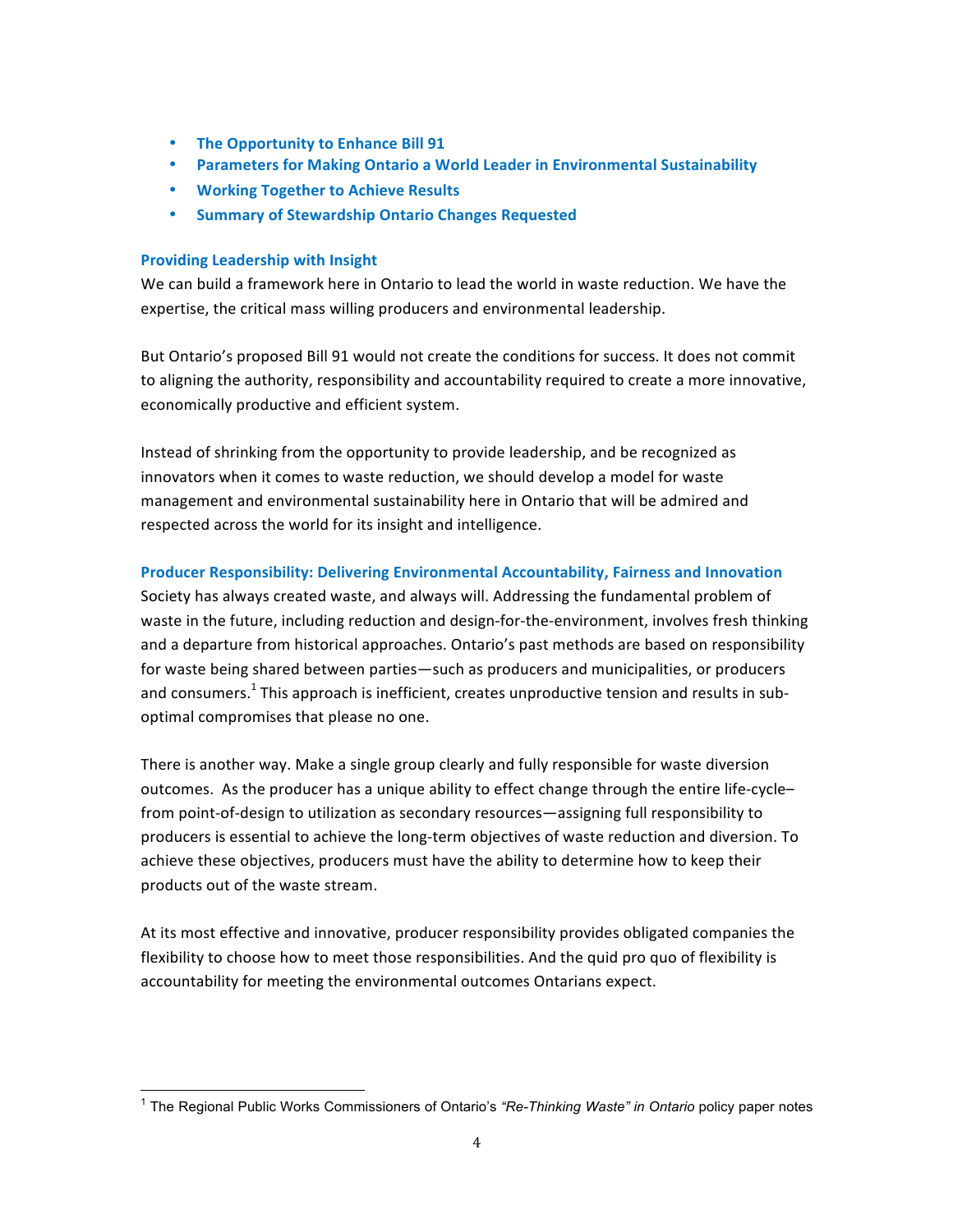#### **Partnerships and Relationships**

After more than 15 years of product stewardship development across Canada it's clear that producer responsibility extends beyond them managing their waste or paying someone else to do so.<sup>2</sup> It's about producers organizing their businesses, establishing partnerships and creating commercial relationships to ensure sustainable materials management—whereby product waste is recovered when the consumer discards it and is reused as a raw material to produce a new product or packaging material, consuming considerably less energy than it takes to manufacture from scratch.

It's about producers' relationships with consumers whose purchases become the source of endof-life products, and with retailers<sup>3</sup> who act as a bridge between themselves and consumers. It's about producers' relationships with the municipalities where consumers reside—the local governments who have historically managed a large proportion of their end-of-life products and packaging. It's about producers' relationships with the resource recovery sector that collects, reuses and recycles materials so that they can re-enter the economy.

#### **Engaging Skills, Knowledge, Resources**

While everyone has an important role to play in waste diversion, under producer responsibility businesses do not shift their obligation to, or share their obligation with, consumers, retailers, municipalities or resource recovery companies. Instead, producers discharge their responsibility by engaging these parties through arrangements on mutually agreeable terms, so that the best skills, knowledge and resources of all parties are used in ways that generate the best performance.

Consumers, manufacturers, retailers, municipalities and resource recovery companies are all important actors in the environmental value chain. If each is encouraged to unleash skills and competencies, we can achieve substantive gains for consumers, the environment and the economy.

The absence of the bookend role of producer responsibility and the corresponding ability to deliver, and be held accountable for, smarter solutions—which some might call say-for-pay—has resulted in frustrations with the current Waste Diversion Act.

## **Reducing Costs and Increasing Productivity**

At its essence, full producer responsibility is both an environmental measure and an economic one. With full responsibility, and the freedom to choose how to meet their obligations,

<sup>&</sup>lt;sup>2</sup> "Extended Producer Responsibility is an environmental protection strategy to reach an environmental objective of a decreased total environmental impact from a product, by making the manufacturer of the product responsible for the entire life-cycle of the product and especially for the take-back, recycling and final disposal of the product." Lindhqvist, T., 1992. Extended Producer Responsibility as a Strategy to Promote Cleaner Products (1-5). Lund: Department of Industrial Environmental Economics, Lund University.<br><sup>3</sup> Retailers may also be producers.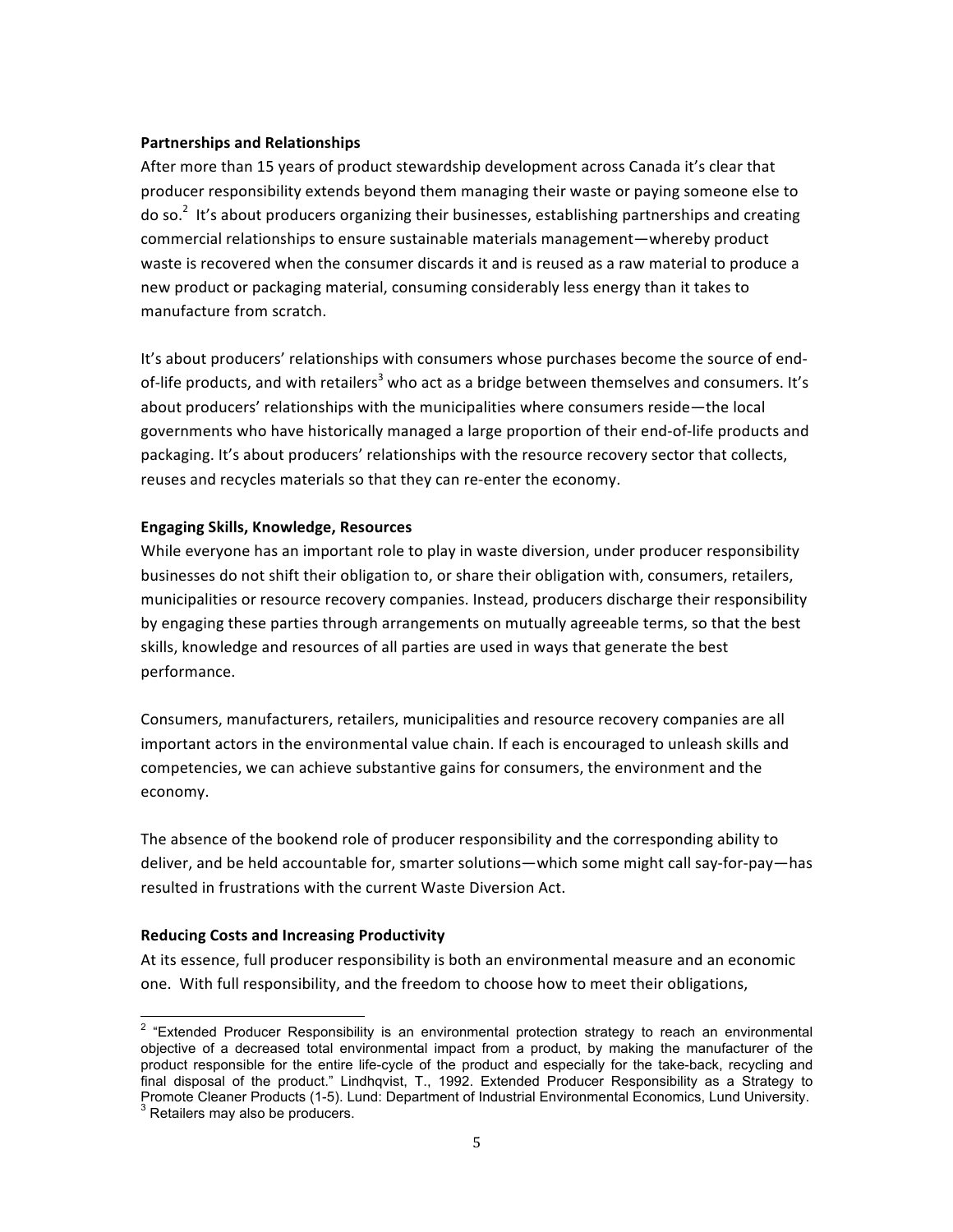producers will build relationships that will reduce costs to Ontarians, and will ultimately integrate recycling as another important business priority.

Genuine producer responsibility creates that win-win-win scenario. Municipalities continue as an important partner in providing services, such as Blue Box collection, to their residents, if they so choose, but back-end processes are more efficient. Consumers will, over time, be able to add more to their Blue Boxes. And producers will be incented to develop more efficient packaging, and develop and deploy innovations that deliver significant productivity gains as a result of how waste is managed and recycled.

# **Why Reform Ontario's Current Waste Diversion Act?**

Almost everyone within the waste diversion space agrees that Ontario's Waste Diversion Act 2002 (WDA) needs updating. The opportunity now exists to create a framework for effective producer responsibility—one that encompasses environmental accountability. This is something that the WDA simply does not adequately deliver.

Today, producers have limited choice about how to discharge their obligations. The current legislation places them in Industry Funding Organizations (IFOs). If they wish to opt out through an industry stewardship plan, the process is cumbersome.

# **Turn Animosity into Collaboration**

The WDA imposes a cost-sharing formula in the case of Blue Box waste, with producers and municipalities splitting costs 50/50. This formula has contributed to frustration and animosity between two parties who should ideally be working together with shared goals—focused on achieving our waste diversion objectives efficiently and harmoniously.

Under the WDA, producers and the resource recovery sector are required to establish their relationships within the context of a program approval process that has led to arbitrary and static arrangements with recyclers.<sup>4</sup> This legislated approach leads to frustration and discord between two parties who need to work together effectively if there is to be any success in achieving waste diversion objectives.

As an example of a poor relationship that has developed under the WDA, municipalities are frustrated by the absurdities of the current rate-setting approach for establishing annual producer payments to fund municipal collection and processing of printed paper and packaging. Ontario municipalities have said that "some of the materials that end up in municipal recovery systems are becoming very difficult to manage. As stewards introduce new, lightweight and

 <sup>4</sup> Ontario Waste Management Association. March 2013. Rethink Waste: A Blue Print for Harnessing the Economic Benefits of Resource Management in Ontario.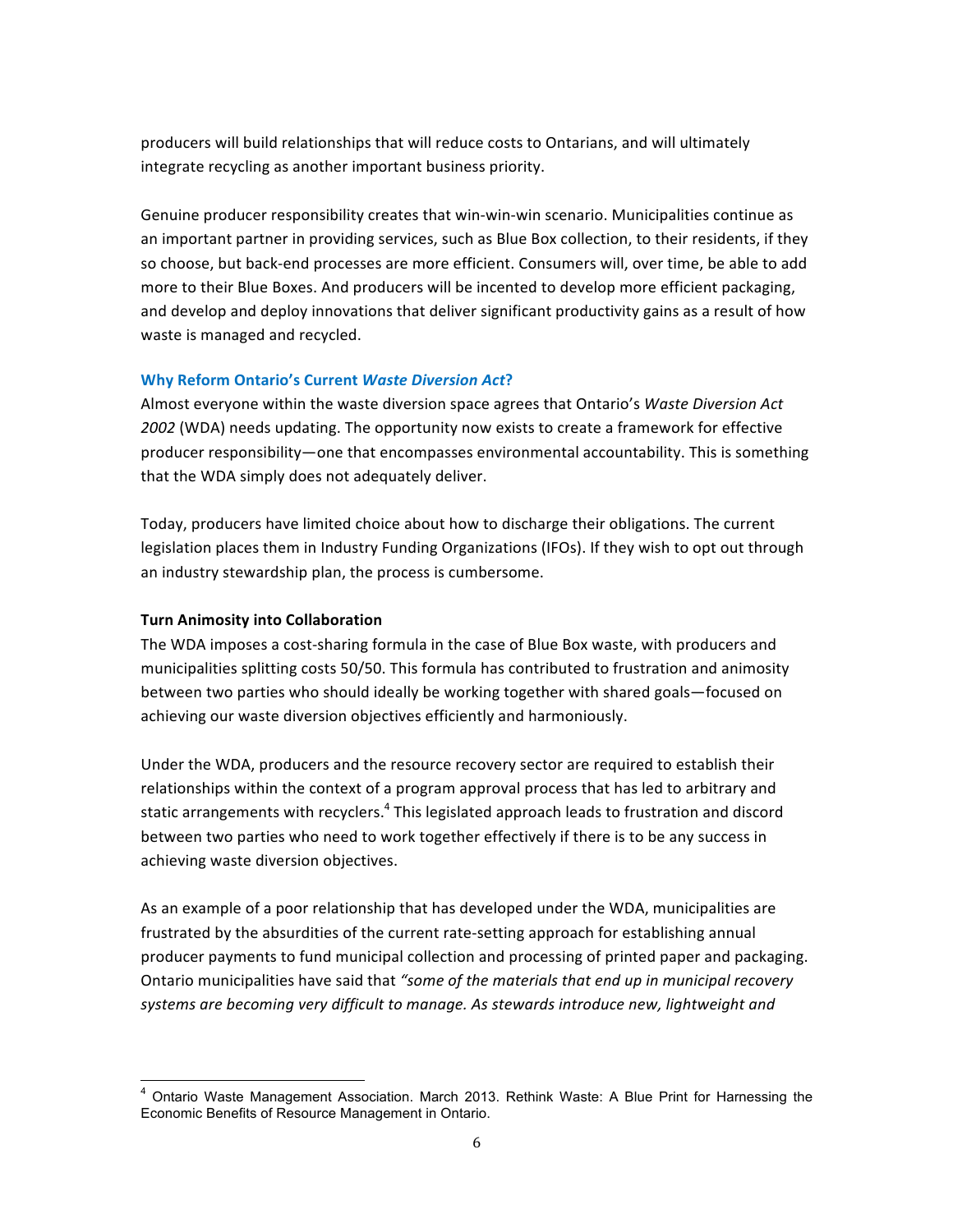*difficult* materials into the system, they should ultimately be responsible and accountable for the end-of-life costs of managing these materials."<sup>5</sup>

# **Manage Risks and Consequences**

The growing unproductive tensions and animosity between municipalities and producers have their sources, to a large extent, in the current legislated funding model. A more positive approach would be for producers to assume and manage the risks and consequences associated with changes in the types, quantities and value of printed paper and packaging. Freed of these risks and consequences, municipalities could then focus on being residents' waste management interface, and delivering collection services for recyclable materials. Faced with these risks and consequences, producers would be encouraged to respond in ways that would improve both environmental performance and efficiency.

We already enjoy perhaps the largest and most comprehensive curbside collection program in the world. Allowing producers to deploy their proven capacity to innovate and build upon this success, will ensure that the system grows and adapts cost-effectively to global trends in consumer packaging.

# **Define Roles and Responsibilities**

The Government of Ontario also feels constrained by the WDA's "lack of compliance and enforcement tools to ensure accountability for recycling results." <sup>6</sup> Along with constraints that derail environmental outcomes, the Government of Ontario is saddled with the unenviable, and wholly unnecessary, role of approving the pricing of IFO fees levied on producers as well as producer payments to municipalities.

Over time, the WDA has been the source of frustration and discord between producers and municipalities, between producers and the resource recovery sector, and between the provincial government and producers. This frustration arises because none of these parties is ultimately responsible for, and therefore able to deliver on, the government's desired vision in ways that simultaneously exceed expectations and create efficiencies.

By defining roles more clearly—and placing the burden of responsibility squarely on producers the whole system will produce better results. Those results will be a function of greater environmental accountability to all parties connected with the designated wastes, and of greater innovation as a result of providing producers with the maximum flexibility to achieve environmental outcomes. Now is the time to create a new and different model—one that creates the context for creative collaboration and innovation.

 <sup>5</sup> Association of Municipalities of Ontario. May 6, 2013. Correspondence to the Honourable Jim Bradley, Minister of the Environment

 $6$  Ontario Ministry of Environment. June 2013. Waste Reduction Strategy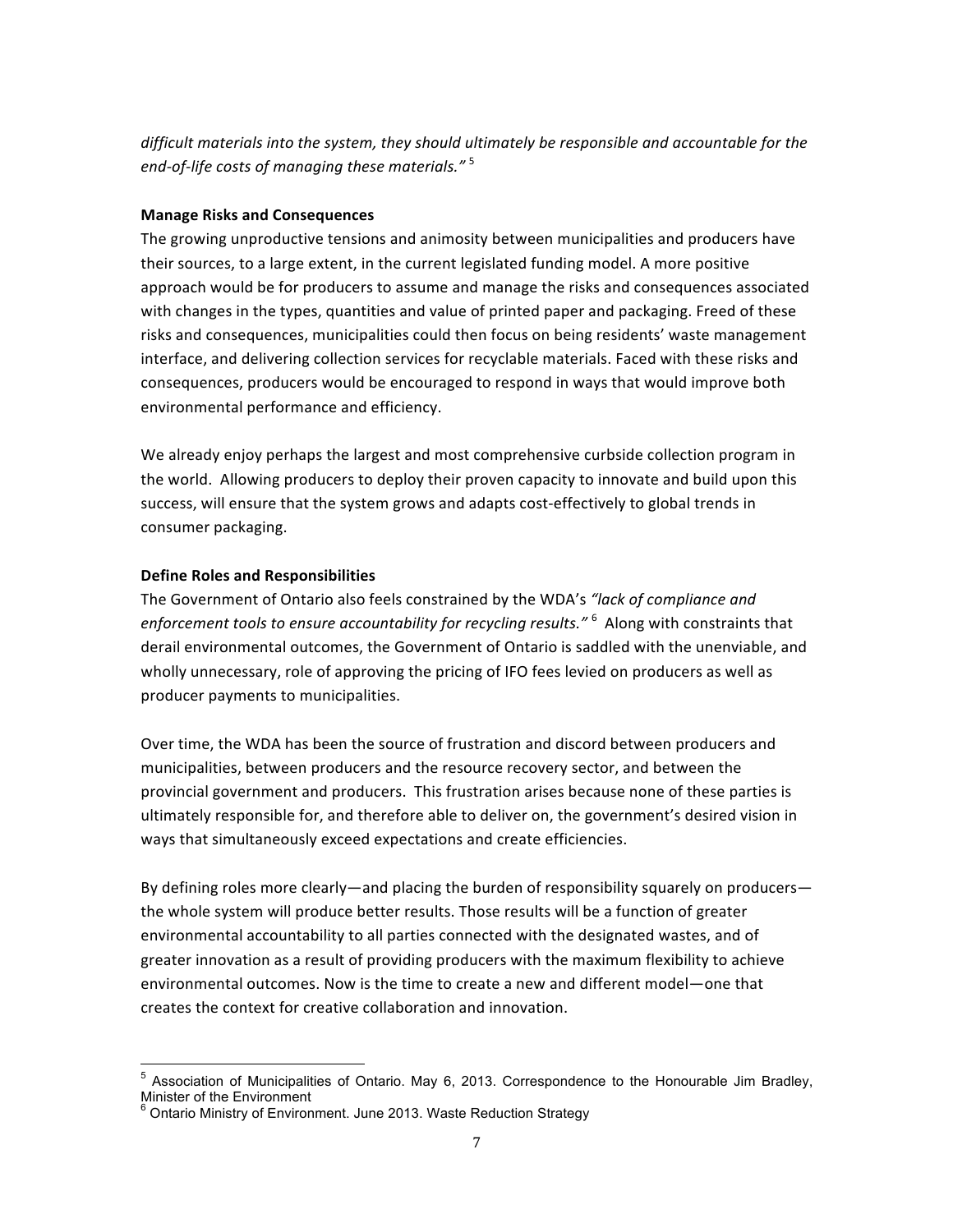## **Building on Today's Success Toward A Common Vision**

Despite the existing constraints of the WDA, producers have aggressively pursued innovation, investment and job creation, as the following two examples demonstrate:

# **Curbside Collection of Beverage Cups**

Plastic-laminated paper beverage cups—the kind you find in your local coffee shop—are a valuable source of high quality paper fibre. It's been a challenge to capture enough of this laminated paper packaging for economical recycling, because not all municipalities accept paper beverage cups in the Blue Box. Some are destined for the Green Bin—converted into compost but many are still thrown in the garbage.

There was a need to find North American processors with the technology and the capacity to handle the materials sustainably, keep the value of the recycling at home and demonstrate the role curbside collection could play in efficiently, effectively and economically recycling this material from households.

In addition to hydro-pulpers, Stewardship Ontario collaborated with beverage cup stewards like Tim Hortons, municipalities, collectors and sorters—all interested in expanding Blue Box materials and maximizing their value. The success of the pilot programs in Burlington and the County of Brant now opens the doors for more municipalities to expand the materials they accept in Blue Boxes across Ontario.

# **Mixed-Plastic Recycling Technology Diverts 10,000 Tonnes from Landfill**

Another recycling challenge has been to create a closed-loop process for mixed plastics. When EFS-plastics owner and president, Martin Vogt, moved to Canada in 2006, he saw a gap in the recycling market. Nobody had found a commercially sustainable solution for processing mixed plastics to create raw materials for new products. So, as soon as Stewardship Ontario invited proposals for innovative mixed plastics recycling solutions, Martin's company was among those that stepped forward.

Investment from Stewardship Ontario enabled EFS-plastics to double its capacity and relocate to nearby Listowel, where the new 39,000-square-foot plant will be able to process up to 12,000 tonnes of mixed plastics a year. It's here that the company produces high quality resin pellets, which can replace virgin plastic up to 100 per cent in the manufacture of new consumer products. The company sources its Blue Box mixed plastics from Waterloo, Hamilton, Niagara Falls and York Region, as well as other municipalities in Ontario, Quebec and the U.S.

EFS-plastic's closed-loop manufacturing process currently diverts over 10,000 tonnes per year of mixed rigid plastics  $(H1-H7)$  and plastic films  $(H2 \text{ and } H4)$  from landfills, saving more than 2,000 megawatt hours of energy—the annual consumption of approximately  $1,700$  4-person households.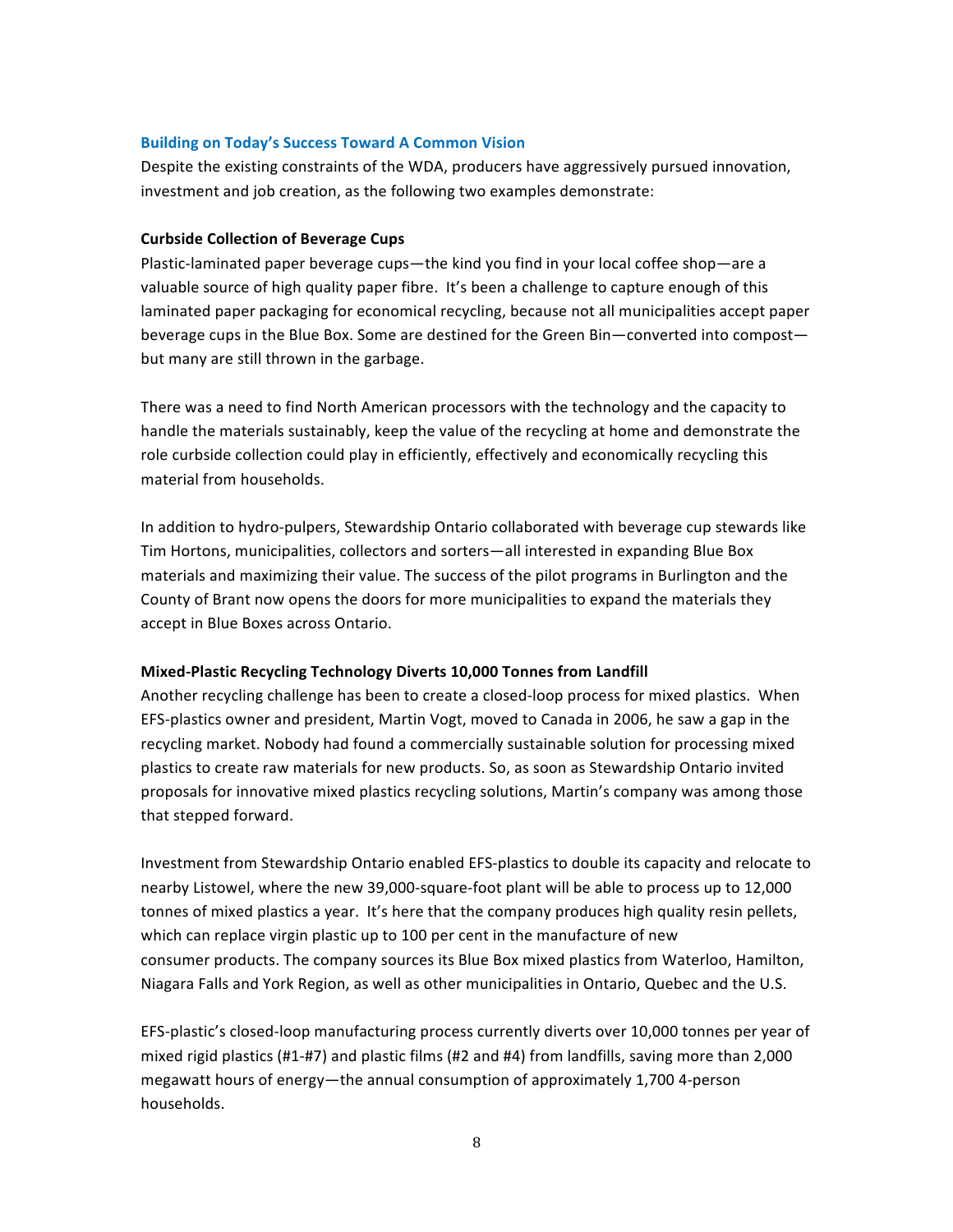These are just two examples of producers taking responsibility for end-of-life products and stimulating innovation and investments that create new jobs. Fixing the WDA will remove the brake on further progress. Far more than in other jurisdictions—such as in most of the United States—we have agreement and common ground in our collective vision of recycling and waste management here in Ontario. The government has identified important desired results in its Waste Reduction Framework for Ontario that aim to vastly improve the current Waste Diversion Act. However, we believe that Bill 91, in its current expression, will not achieve them.

# **The Opportunity to Enhance Bill 91**

While Bill 91 does allow greater flexibility for producers by ending mandatory collectives in favour of individual producer or voluntary collective responsibility, it does not address other fundamental flaws in the WDA. The most important of these is the Bill's treatment of the critically important relationship between producers and municipalities.

In Ontario, municipalities have a longstanding role in the collection of Blue Box waste<sup> $\prime$ </sup> and municipal household or special waste (MHSW). Municipalities recognized the need for diversion, offered collection services and supported them with resident education initiatives. Municipalities have also been the managers-of-last-resort for any products and packaging not captured by product stewardship efforts.

## **Bill 91 allows municipalities:**

- The right to register with the Waste Reduction Authority (the Authority) whereby producers are then obligated to compensate municipalities for collection and recycling of the designated materials;
- The expectation of financial compensation through either 'voluntary' agreements with producers or compensation payments determined either by the Authority or through regulation; and
- The authority to design, deliver and control collection and processing of designated wastes for which they have responsibility.

Under this approach, the municipalities' ability to negotiate voluntary agreements with producers is augmented by the ability to invoke the Authority to intervene and set the rate of producer payments to municipalities.

## **An Opportunity to Create Incentives**

This doesn't create any incentives for municipalities to reduce the cost or increase the revenue from recycling. That's because giving municipalities the option of going directly to the regulator

 $7$  Under O. Reg 101/94 Recycling And Composting of Municipal Waste under the Environmental Protection Act.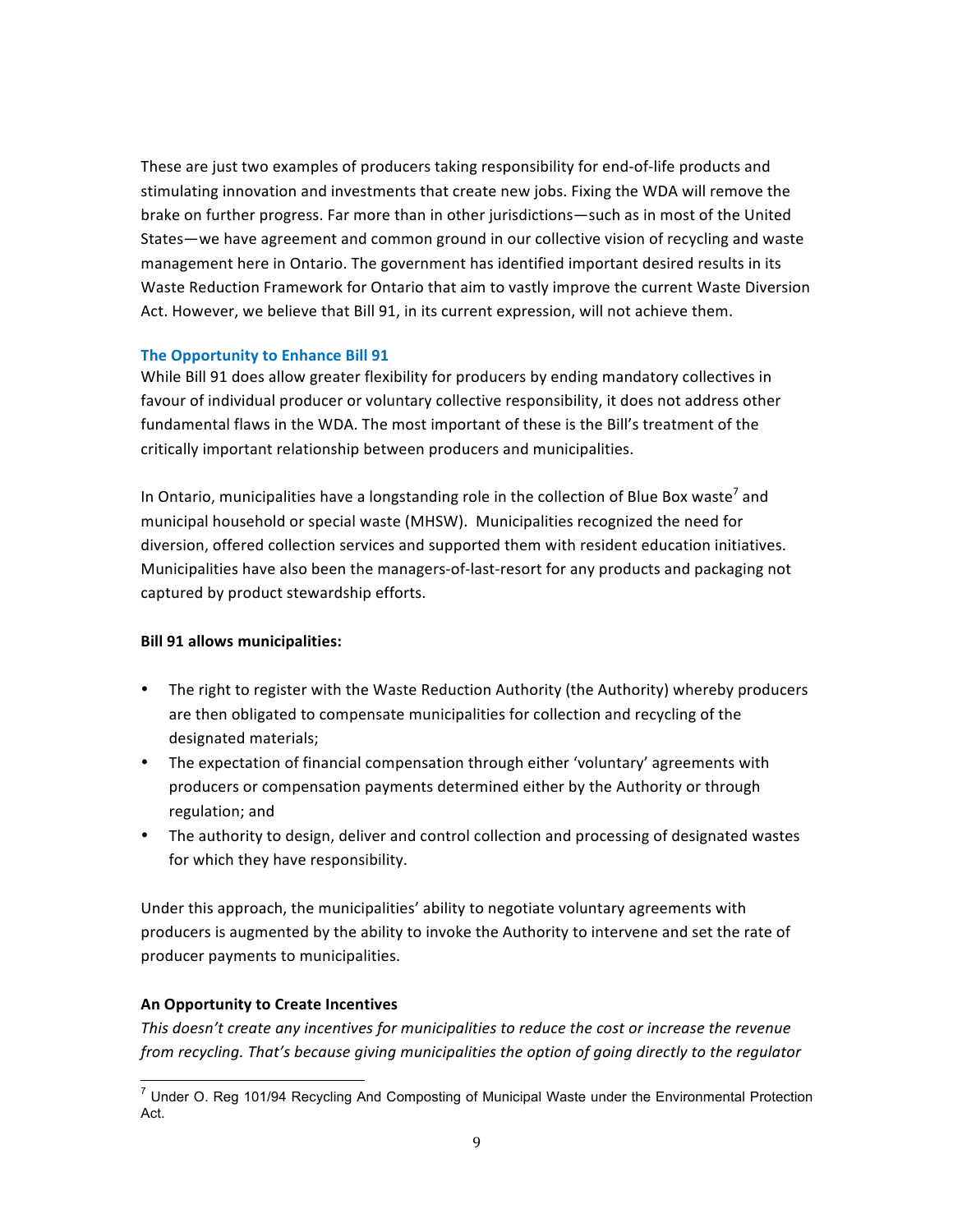(or its agent) to determine how much producers should pay is a fundamental abrogation of *producer responsibility. The practical effect of this policy is to eliminate the producers' ability to manage the designated waste during its entire life cycle through to utilization as secondary* resources, and to transform producers' financial responsibility for this activity into a regulated *tax.* 

Producers have to pay, and don't have the chance to encourage municipalities to lower their costs or find ways to get the most back from recovered materials.

# **An Opportunity to Resolve Dysfunction**

This approach also perpetuates and worsens the existing dysfunction of producer/municipal shared responsibility. Producers will have no say or control over municipal costs that producers themselves will have to pay. And municipalities will have no say or control about producers' product design choices that may be more challenging or expensive to recycle.

Continuing and intensifying the existing dysfunction will cause harm to Ontario. It will perpetuate stagnant recycling rates, eliminate opportunities for innovation, create ongoing tensions and disagreements between municipalities and producers and mire the Authority in interminable mediation and dispute resolution processes.

# **An Opportunity to Improve Diversion Performance**

Shifting to a principled definition of producer responsibility yields a more practical outcome and one that better protects the municipal interest in their self-described role as the measureof-last-resort for waste that is not collected and recycled. Most importantly, it will unleash producers' unique ability to effect change through the entire life-cycle—from point of design to utilization as secondary resources—in order to improve diversion performance.

# **Parameters for Making Ontario a World Leader in Environmental Sustainability**

This document is based on a common vision that more effective relationships among producers, municipalities and the resource recovery sectors will deliver better waste diversion outcomes and support new economy jobs in the waste diversion technology sector. This common vision is based on holding producers fully responsible and accountable for managing their designated wastes. The characteristics of such an approach include:

• Producer collection and recycling targets, whereby producers must meet regulated waste service standards (like collection service) and waste diversion<sup>8</sup> standards (like collection targets and recycling standards) for designated materials;

 $8$  While Bill 91 utilizes the term 'reduction', this document uses the term 'diversion' to encompass all 3Rs.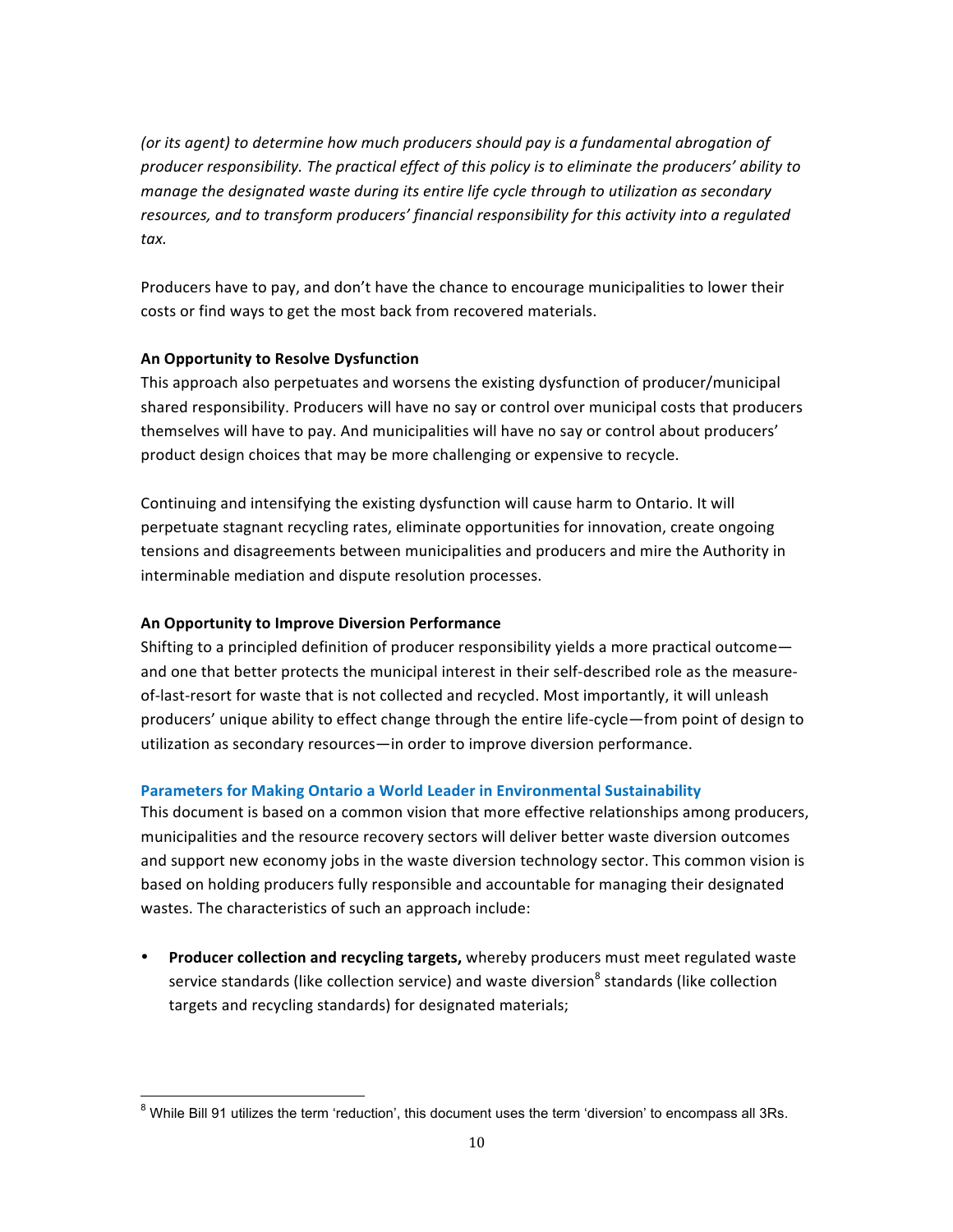- Shifting of regulatory requirements to collect and process designated materials from **municipalities to producers.** This would include the ability for producers to negotiate with municipalities for the collection and processing of designated materials and for municipalities to negotiate to their advantage or to opt out entirely, leaving producers to establish their own systems meeting the regulated waste service and recycling standards at their own cost; and
- Penalties that producers would face for failing to achieve waste diversion standards with penalties in relation to the portion of the waste service standard they failed to achieve.

To meet regulated waste service and diversion standards under this approach, producers would need to negotiate access to the designated wastes collected in existing systems or build entirely new collection systems.

## **Bargaining Power and Collection Incentives**

For materials such as printed paper and packaging historically collected at the curb, producers need the curbside materials that municipalities are collecting in order to discharge their obligations. Given the historical municipal role in delivering curbside collection systems and the bond municipalities have built with residents through this service delivery relationship, municipalities are in the best position to work with producers that need access to these materials. As such, municipalities are afforded bargaining power that they do not currently have under the shared responsibility system set out in the WDA.

By adhering to the producer responsibility approach described above for materials collected in systems other than curbside (like private depot, return-to-retail, return-to-charities, special collection events), producers have incentives to collect designated materials in new ways, helping to keep those materials out of the municipal waste stream.

## Legislative Amendments and World Leadership

Given the above, Bill 91 should be amended to eliminate provisions for municipalities to opt themselves into the collection and processing of designated wastes, or to give the Authority or Ontario government the power to set a producer/municipal compensation formula for a designated waste.

By holding producers responsible and accountable for waste diversion outcomes, the necessary arrangements to achieve those outcomes will be made. If the provincial government can set the regulated waste service and diversion standards, and the Authority can ensure those outcomes are met, producers will deliver. They will meet or exceed service and diversion standards by engaging with municipalities and the resource recovery sector in such a way that each party has the ability to negotiate the role it wishes to play in delivering waste diversion. This will unleash fresh ideas, innovation and world leadership in this important and growing sector.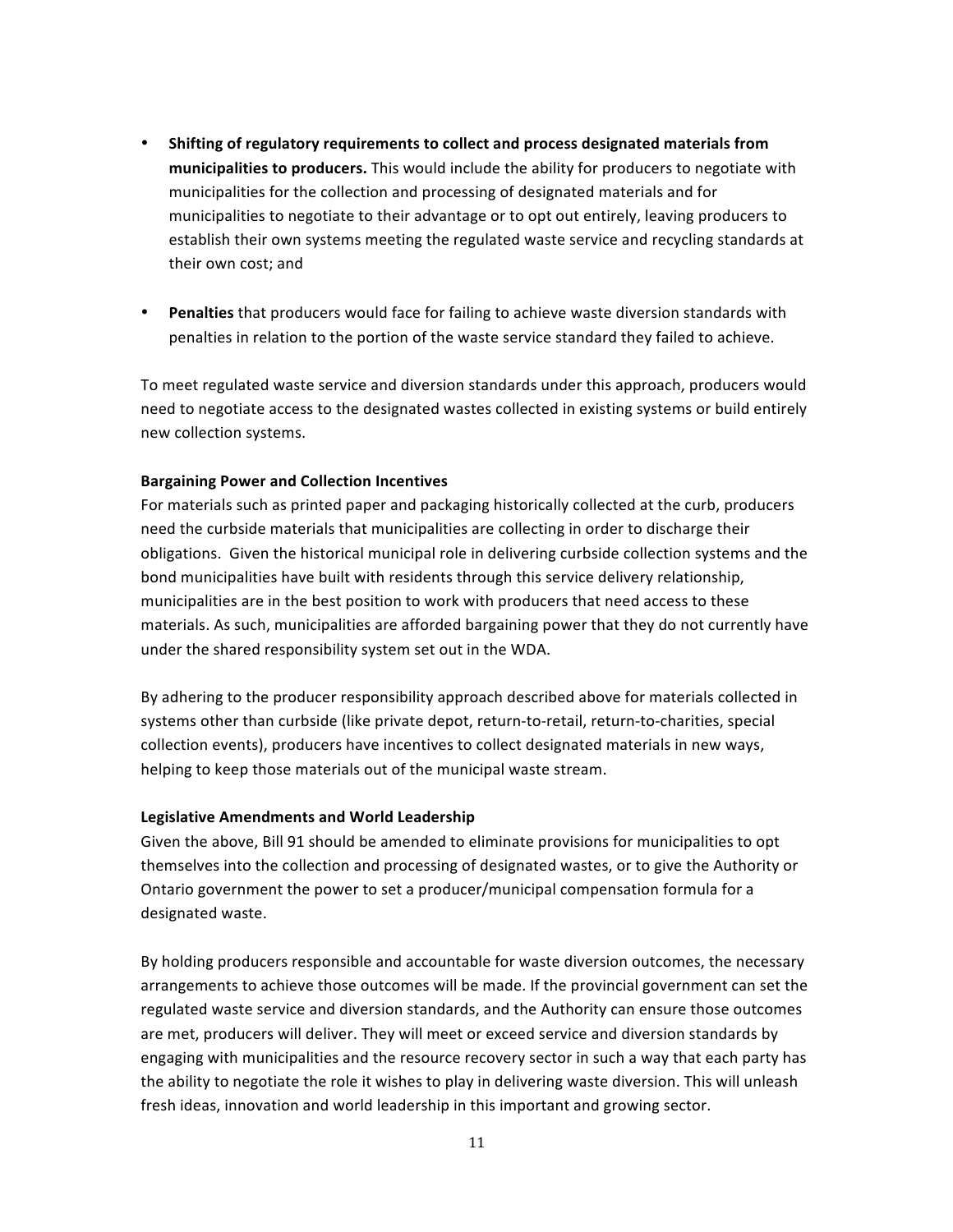#### **The Power of Decision**

The concept of genuine producer responsibility is a big idea. It provides fairness–because if you're paying for something, you should have the right and the choice to ensure your money is being spent effectively. This core principle reflects Ontarians' values, is practical and enjoys a broad consensus.<sup>9</sup> The Ontario Ministry of Environment appreciates that a fundamental principle for improving Ontario's waste diversion framework is that "*Producers who bear responsibility for the management and environmental impacts of waste associated with products they put into the marketplace, should be given the flexibility to decide how best to achieve their legislative and regulatory obligations."* <sup>10</sup> Only when producers and municipalities are offered the right downstream incentives, can we "engage the *innovative creativity of producers, waste management service providers, municipalities and consumers to divert more waste from landfill* and turn it into new products, green jobs and new investment opportunities in Ontario." <sup>11</sup>

# **Working Together to Achieve Results**

We are at critical crossroads. As drafted, Bill 91 would entrench stagnant performance and ongoing discord. But there is another option. A progressive approach that puts responsibility squarely on the shoulders of producers. An approach, which will have the positive consequences of delivering better environmental performance, new business opportunities for Ontario recyclers and manufacturers and more, well-paying, new-economy jobs for Ontario.

Producers are ready to welcome a new level of responsibility—as long as they can help shape a world-class, modern and efficient waste management supply chain. Ontario consumers are ready and eager to participate even more than they do already, if we give them better choices and more convenient opportunities to participate. The resource recovery sector is ready and poised to lead a renaissance of Ontario manufacturing, if we are prepared to create the right conditions.

Municipalities are also ready. They, like us, want to see change, and we are confident the kind of change we have outlined in this paper will benefit municipalities, residents and consumers alike, in ways we have only just begun to recognize.

Let's choose a greener tomorrow for future generations, with a progressive made-in-Ontario approach. 

<sup>&</sup>lt;sup>9</sup> The Summary Report on the Environmental Commissioner of Ontario's Roundtable on Extended Producer Responsibility (November 28, 2012) provides a clear summary of the general consensus toward producer responsibility noting strong support for the statement that *"Both individual producers and collectives should have the flexibility and autonomy to determine the best – most efficient and cost-effective – way to meet the* 

*outcomes".*<br><sup>10</sup> Ontario Ministry of Environment. October 2009. From Waste to Worth: The Role of Waste Diversion in the Green Economy Minister's Report on the Waste Diversion Act 2002 Review  $11$  Ibid. Footnote 6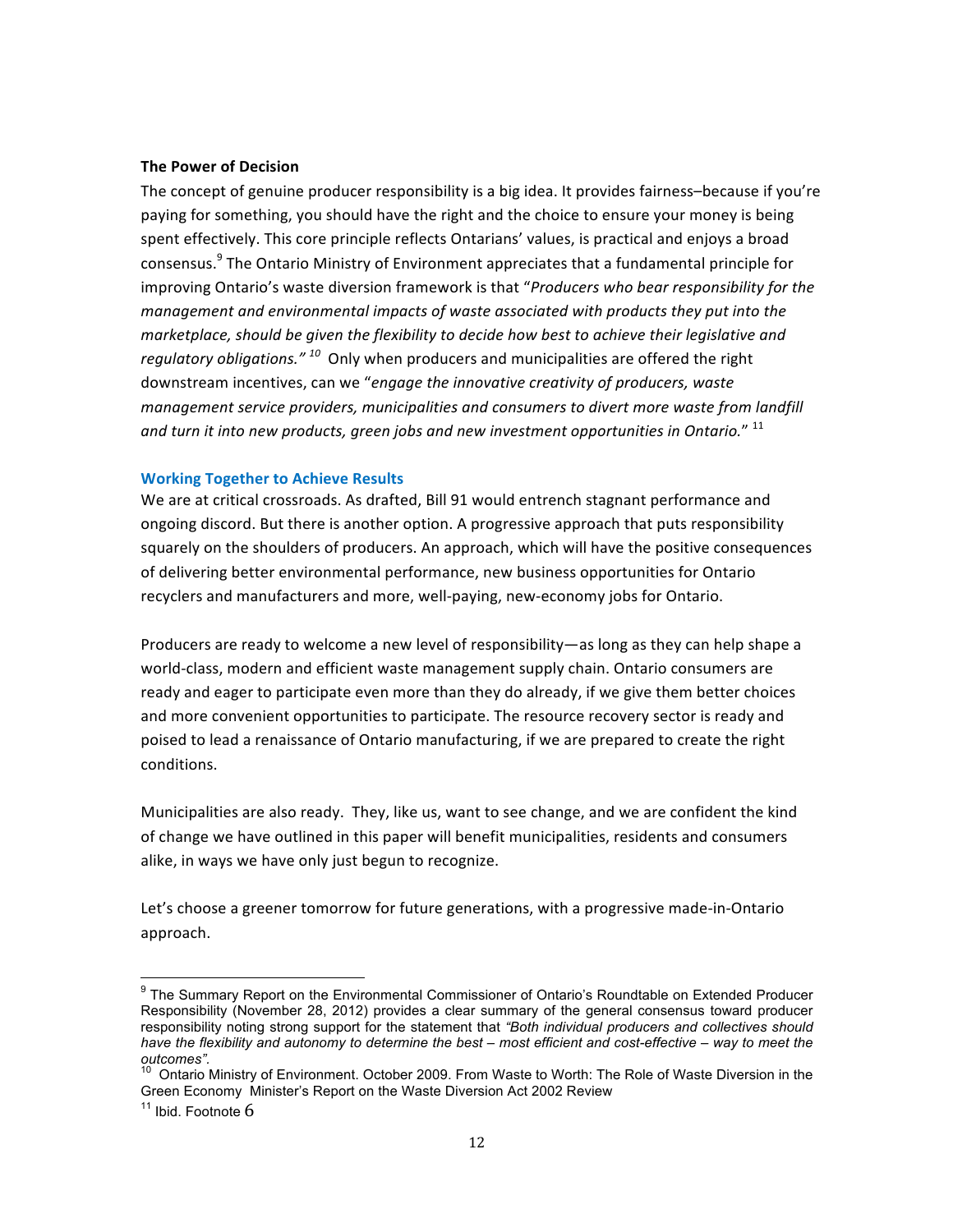# **Summary of Stewardship Ontario Changes Requested:**

| Area                       | <b>Requested Change</b>                                      | Rationale                                                      |
|----------------------------|--------------------------------------------------------------|----------------------------------------------------------------|
| <b>Individual Producer</b> | Remove municipal                                             | Aligned with Canadian Council                                  |
| Responsibility (IPR)       | compensation section and                                     | of Ministers of the                                            |
|                            | add new purpose statement                                    | Environment (CCME)                                             |
|                            | indicating that responsibility,                              | definition of producer                                         |
|                            | accountability and authority                                 | responsibility. Will also                                      |
|                            | must be aligned under IPR.                                   | unleash producer investment                                    |
|                            |                                                              | and innovation with goal of                                    |
|                            |                                                              | creating more effective and                                    |
|                            |                                                              | efficient programs.                                            |
|                            | Add legislative certainty that                               | If producers are going to                                      |
|                            | rising Blue Box obligation will                              | continue to invest effort and                                  |
|                            | not occur without rising                                     | resources in Ontario to fulfill                                |
|                            | producer                                                     | the full promise of Blue Box                                   |
|                            | authority/responsibility-e.g.,                               | recycling, they need to be                                     |
|                            | no change to current 50 per                                  | confident that there will be a                                 |
|                            | cent share without power                                     | legislative and regulatory                                     |
|                            | sharing agreement between                                    | framework to support                                           |
|                            | producers/municipalities.                                    | success.                                                       |
|                            | Simplify and reduce                                          | Producers should have                                          |
|                            | requirements for intermediary                                | maximum flexibility to                                         |
|                            | agreements. Limit powers of                                  | determine their commercial                                     |
|                            | WRA to interfere in                                          | arrangements.                                                  |
|                            | commercial arrangements                                      | Micromanagement is                                             |
|                            | between producers and                                        | unnecessary and detrimental.                                   |
|                            | intermediaries.                                              |                                                                |
| Transition                 | Transition to new framework                                  | Limit uncertainty associated                                   |
|                            | as quickly as possible for both                              | with transition process that                                   |
|                            | <b>Blue Box and Orange Drop</b>                              | could affect performance and                                   |
|                            | Programs.                                                    | investments.                                                   |
|                            | Add language that allows                                     | The requirement for IFOs to                                    |
|                            | existing IFOs to be recognized<br>as intermediaries to allow | pay HST is rooted in how the<br>existing WDA is structured. It |
|                            | IFOs to avoid HST as programs                                |                                                                |
|                            | transition.                                                  | is unnecessary, and can be<br>avoided.                         |
| Oversight and compliance   | Do not continue WDO as the                                   | Powers of envisioned                                           |
|                            | Waste Reduction Authority.                                   | Authority are vastly different                                 |
|                            | Sunset WDO as WDA                                            | than WDO's current mandate;                                    |
|                            | programs transition, and                                     | therefore a clean slate would                                  |
|                            | create a parallel Authority to                               | best ensure each separate                                      |
|                            | oversee new producer                                         | regime is focused in                                           |
|                            | obligations or absorb                                        | discharging its mandate.                                       |
|                            | oversight and compliance                                     |                                                                |
|                            | within MOE.                                                  |                                                                |
|                            | Eliminate policy role of WRA if                              | Independence of enforcement                                    |